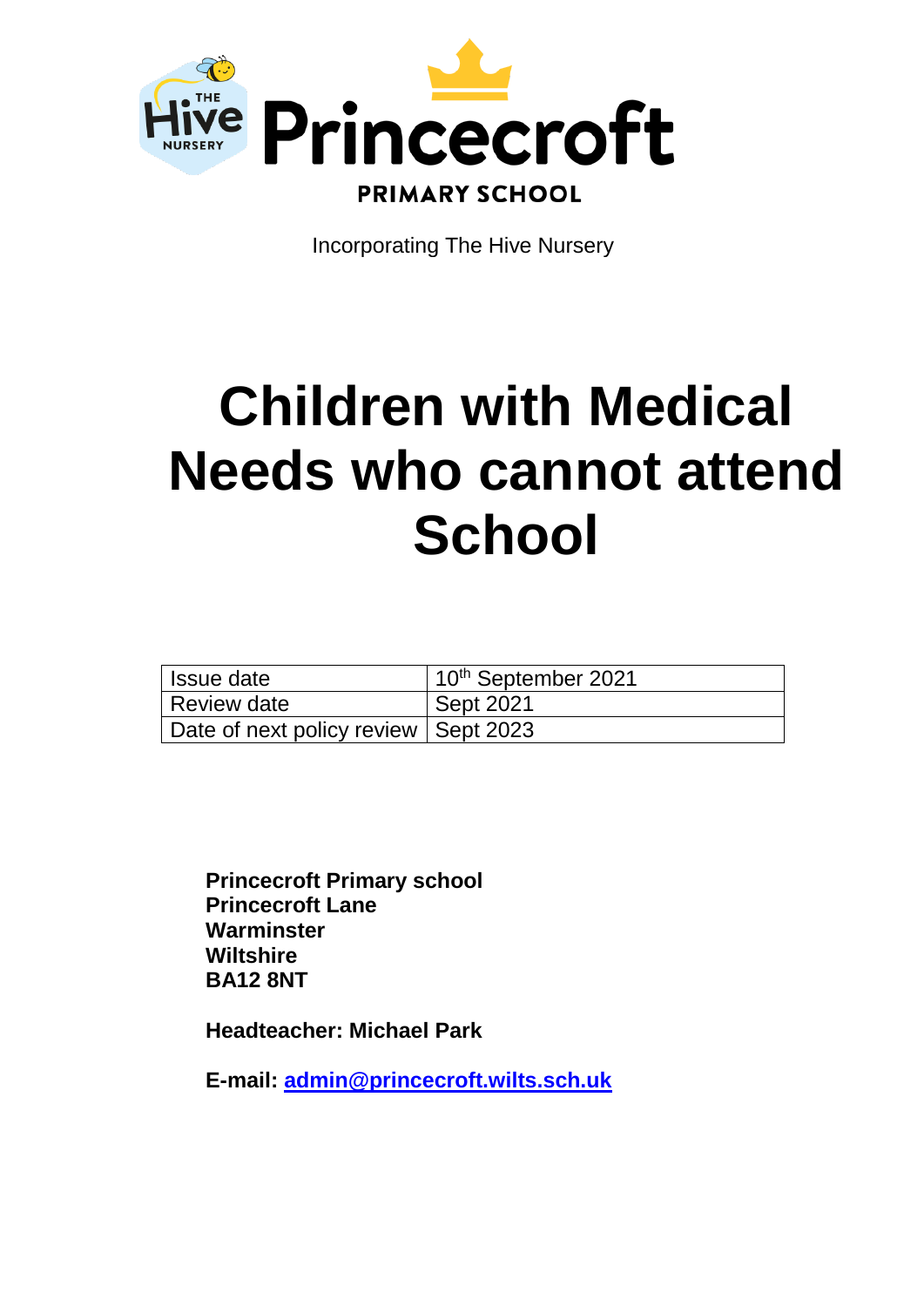## **This policy should be read and understood in conjunction with the following policies and documents:**

# **School policies:**

- Attendance Policy and procedures for reporting an absence from school
- Complaints Policy
- Remote Education Policy
- Safeguarding and Child Protection Policy
- School Accessibility Plan
- SEND Offer
- Single Equality Policy
- Supporting pupils with medical conditions in school

### **National and Local Authority Guidance:**

- [DfE Ensuring a good education for children who cannot attend school because of](https://assets.publishing.service.gov.uk/government/uploads/system/uploads/attachment_data/file/941900/health_needs_guidance_accessible.pdf)  [health needs \(January 2013\)](https://assets.publishing.service.gov.uk/government/uploads/system/uploads/attachment_data/file/941900/health_needs_guidance_accessible.pdf)
- [DfE Alternative Provision: A guide for local authorities, head teachers and](https://assets.publishing.service.gov.uk/government/uploads/system/uploads/attachment_data/file/942014/alternative_provision_statutory_guidance_accessible.pdf) [governing bodies of schools, pupil referral units and other providers of alternative](https://assets.publishing.service.gov.uk/government/uploads/system/uploads/attachment_data/file/942014/alternative_provision_statutory_guidance_accessible.pdf)  [provision \(January 2013\)](https://assets.publishing.service.gov.uk/government/uploads/system/uploads/attachment_data/file/942014/alternative_provision_statutory_guidance_accessible.pdf)
- Continuity of Educational Provision for Children and Young People with Additional Health Needs (Wiltshire LA Policy, reviewed 2018 and due to be reviewed September 2019)

## **Definitions:**

- **Parents:** 
	- $\circ$  biological parents, whether they are married or not
	- $\circ$  any person who, although not a biological parent, has parental responsibility for a child or young person (e.g. adoptive parent, a step parent, guardian or other relative)
	- $\circ$  any person who, although not a biological parent and does not have parental responsibility, has the care of a child or young person
- **Children who are unable to attend school as a result of their medical needs may include those with:**
	- o physical health issues
	- o physical injuries
	- o mental health problems, including anxiety issues
	- o emotional difficulties or school refusal
	- o progressive conditions
	- o chronic illness
	- o terminal illness

### **Introduction:**

- This policy outlines both the responsibilities of the school and of the Local Authority (LA) in respect of children who cannot attend school due to health needs.
- It is based on the statutory quidance issued by the Department of Education [\(DfE\) "Ensuring a good education for children who cannot attend school because](https://assets.publishing.service.gov.uk/government/uploads/system/uploads/attachment_data/file/941900/health_needs_guidance_accessible.pdf)  [of health needs: Statutory guidance for local authorities"](https://assets.publishing.service.gov.uk/government/uploads/system/uploads/attachment_data/file/941900/health_needs_guidance_accessible.pdf)
- **Princecroft Primary School** aims to work in partnership with the Wiltshire Local Education Authority to ensure that all children who are unable to attend school due to health needs and who would not receive a suitable education without such provision, continue to have access to as much education as their medical condition allows, enabling them to reach their full potential.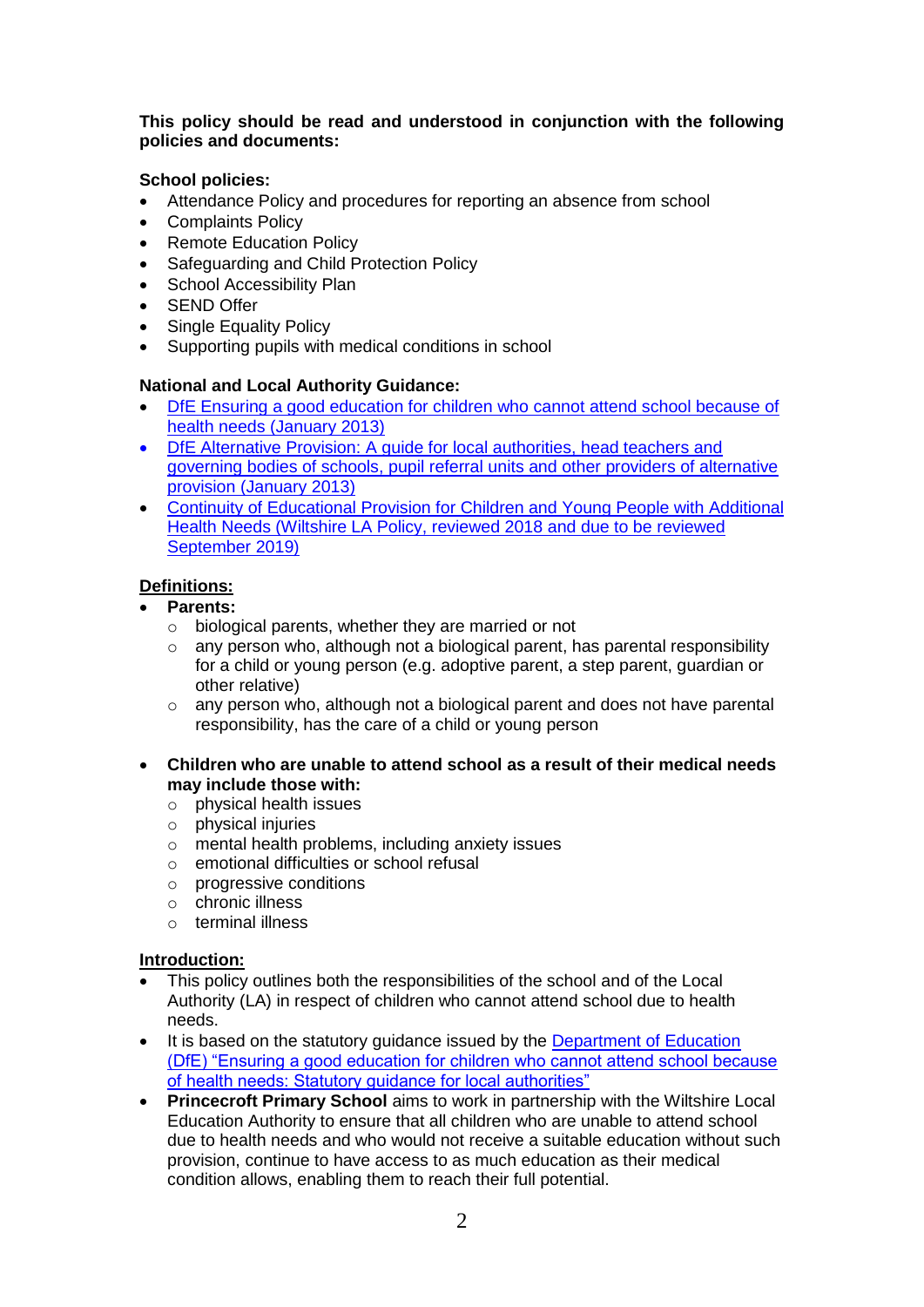- We recognise that as the school, we are responsible for meeting the educational needs of children who cannot attend school due to a particular health need for the first 15 days of their absence from school. However, there are some circumstances in which the LA will be involved from the outset, for example preplanned and prolonged hospitalisation (see below).
- Should a pupil's absence extend beyond 15 days, the school understands that the local authority, under their policy, has delegated to schools, the responsibility of continuing to provide education at the appropriate level, unless the pupil concerned is hospitalised. We will therefore continue to work in partnership the local authority, healthcare partners and families to ensure that all children with health needs receive the right level of support to enable them to maintain links within their education.
- The law does not define full-time education, but children with health needs should have provision which is equivalent to the education they would receive at school without compromising either their physical or mental health. Furthermore, this provision should be reviewed on a regular basis for each individual child to ensure that it continues to be appropriate.
- The school recognises that, after a prolonged period of absence, a child will need support in reintegrating back into school life and the importance of our role in providing this support, together with other professionals.

## **Aims:**

- The aim of this policy is to outline the responsibilities of the LA and the school in the suitable provision of education to those children who cannot attend school because of health needs at a level that both enables each child to reach their full potential without compromising their health or medical condition.
- We aim to work in collaboration with parents, pupils, other external service providers and the LA and we understand that it is only through such cooperation and collaboration that we can achieve the best outcomes for individual pupils.

# **Responsibilities of the Local Authority (LA):**

- LAs are legally responsible for arranging suitable full-time education for children of compulsory school age who, because of illness, would not receive suitable education without such provision. This applies whether or not the child is on the register of a school and whatever the type of school they attend. Wiltshire's Local Education authority has delegated this role back to schools except where a child is being educated by a hospital facility.
- The LA has a written statement on their arrangements to comply with their legal duty towards children with additional health needs. This policy links with related services in the area (e.g. Special Educational Needs and Disability Services (SEND), Child and Adolescent Mental Health Services (CAMHS), Education Welfare/Attendance Improvement Services, educational psychologists and where relevant, the school nurse.

# **Responsibilities of the school:**

- In line with DfE statutory guidance, the school will attempt to make arrangements to deliver suitable education for children with health needs who cannot attend school for the first 15 consecutive days of absence.
- In line with the LA's policy the school recognises its responsibilities, as laid out in that policy, to continue to provide suitable education after the first 15 days of a pupil's absence.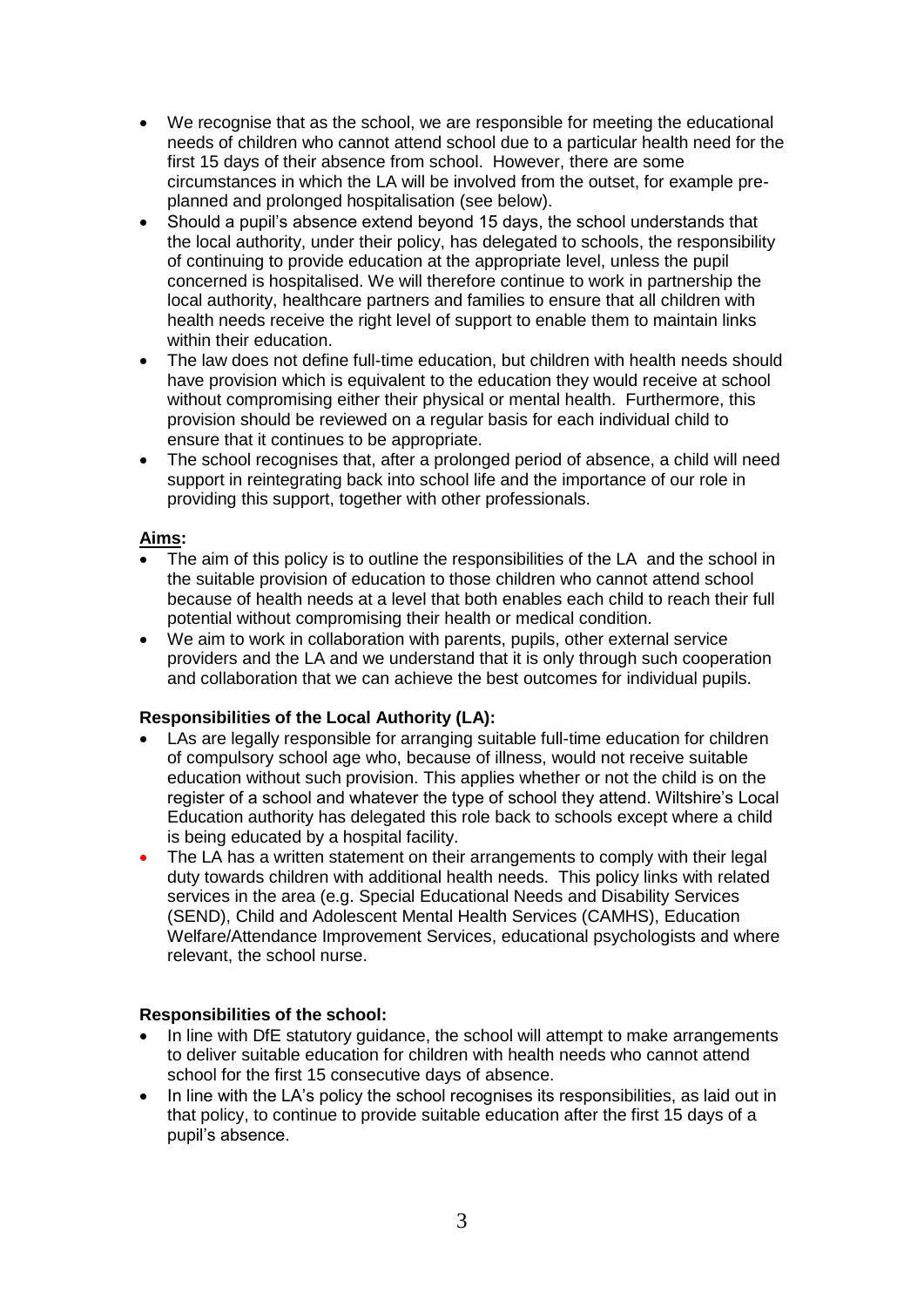- The school has a named person who is responsible for dealing with pupils unable to attend school because of their medical needs and at our school this person is Michael Park, the Head Teacher.
- In so doing the school will consult as appropriate with parents, pupils, class teachers and the school's SENCo regarding the arrangements to be made and, if it is appropriate to do so, the class teacher will provide packs of work, which can be completed at home. These may include activities to be completed online using resources purchased by the school. Where IT access is an issue, work packs will be put together and handed to the family and where possible, IT support may be provided by the school.
- However, the school recognises that in many cases such provision will not be appropriate, for example where the child's illness is short term and they are not well enough to work (e.g. temperature and sickness)
- The head teacher will liaise with the class teacher to determine the level of provision to be made.
- Where arrangements are put in place, the head teacher will be responsible for monitoring these arrangements in consultation with the class teacher.
- The class teacher will discuss with parents the most effective way to communicate with both them and the pupil and how they will provide feedback on work completed. Any concerns that arise should be referred to the member of staff named above
- For hospital admissions, the school will liaise with the LA regarding the programme that should be followed while the pupil is in hospital.
- During an extended period of absence, the school will work with the provider of the pupil's education to establish and maintain regular communication and effective outcomes.
- During a prolonged absence, we will enable the pupil to stay in touch with school life as much as possible (e.g. through newsletters, cards, letters or emails from other pupils and staff and, where possible, internet links to lessons from school).

# **Reintegration:**

- When a pupil is due to return to school, depending on the length and nature of their absence, it may be necessary to draw up an Individual Health Care Plan (IHCP) and this will be undertaken by the SENCo in consultation with parents, the pupil, the class teacher and any other external service providers.
- The school will make reasonable adjustments under pupil's IHCPs in accordance with our policy 'Supporting children with medical conditions'.
- When reintegration is anticipated following a prolonged period of absence, we will:
	- $\circ$  plan for consistent provision during and after the period of education outside the school, allowing the pupil to access the same curriculum and materials that they would normally have used in school as much as possible
	- o create and individually tailored reintegration plan for each child
	- o consider any reasonable adjustments to be made
- The reintegration plan will include:
	- o the date for planned reintegration, once known
	- o details of regular meetings to discuss reintegration
	- o details of named member of staff who has responsibility for the pupil
	- $\circ$  clear stated responsibilities and the rights of those involved
	- o a programme of small goals leading up to reintegration
	- $\circ$  ensuring there are robust systems in place for dealing with any health emergencies and critical incidents, for both on and off-site activities